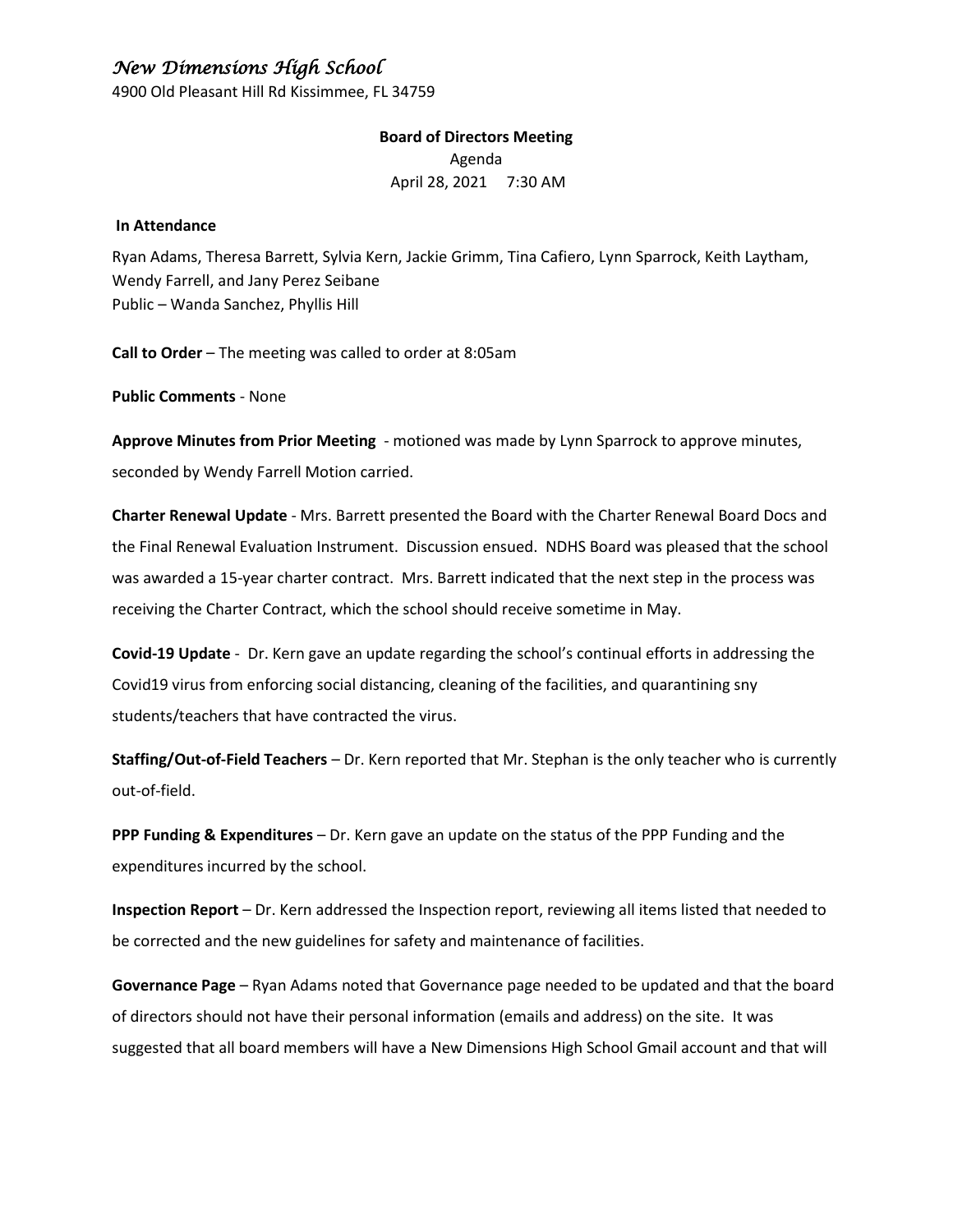## *New Dimensions High School*

4900 Old Pleasant Hill Rd Kissimmee, FL 34759

**Board of Directors Meeting** Agenda April 28, 2021 7:30 AM

be shared on the governance page. Mrs. Barrett will create the school Gmail accounts for all board members.

#### **Addition of New Board Members**

Keith Laytham and Jany Seibane shared with the board applications for new board memberships. Discussion ensued regarding the adding of new board members and the procedures in place to do so. It was agreed the board would continue to follow the current procedures for new members joining the board. The two applicants are Cynthia Navarro and Eduardo Alvarez Schaeffer. The Board members will reach out to each of the applicants for interviews.

**By-Law Review** – Since the school has received a 15-year charter renewal contract, Dr. Grimm suggested that a committee be formed to review the current school by-laws. Dr. Grimm will coordinate the committee meetings and these updates will be presented to the board at the next meeting on June 30, 2021. Members of the committee are Tina Cafiero, Jackie Grimm and Jany Perez Seibane

**Addition to the Board -** Board Chair, Ryan Adams, presented a Vice-Chair recommendation – Wendy Farrell. This new position was put to vote and passed unanimously. Wendy Farrell will serve as the Vice-Chair of the NDHS Board of Directors.

**Graduation Update** – Mrs. Barrett shared that graduation will be held at 6:00pm at Living Water Fellowship on May 20, 2021. She also reviewed the executive order 2020-EO-02 which allows districts and schools the flexibility to determine on a case-by-case basis if a senior's high school record demonstrates a comparable level of achievement to state assessments. NDHS has one senior that could benefit from this order.

**Master Schedule 21/22** - Mrs. Barrett shared the 2021-2022 master schedule with the board, highlighting positions that would be paid through the general budget, Title I, and grant monies.

**Gym Floor Replacement** - Further discussion from the previous board meeting was had in regards to replacing the gym floor with an 8mm Mondo floor. Replacing the floor would provide the school not only with a new gym floor, but one that is safer. The Board voted to move forward with this endeavor.